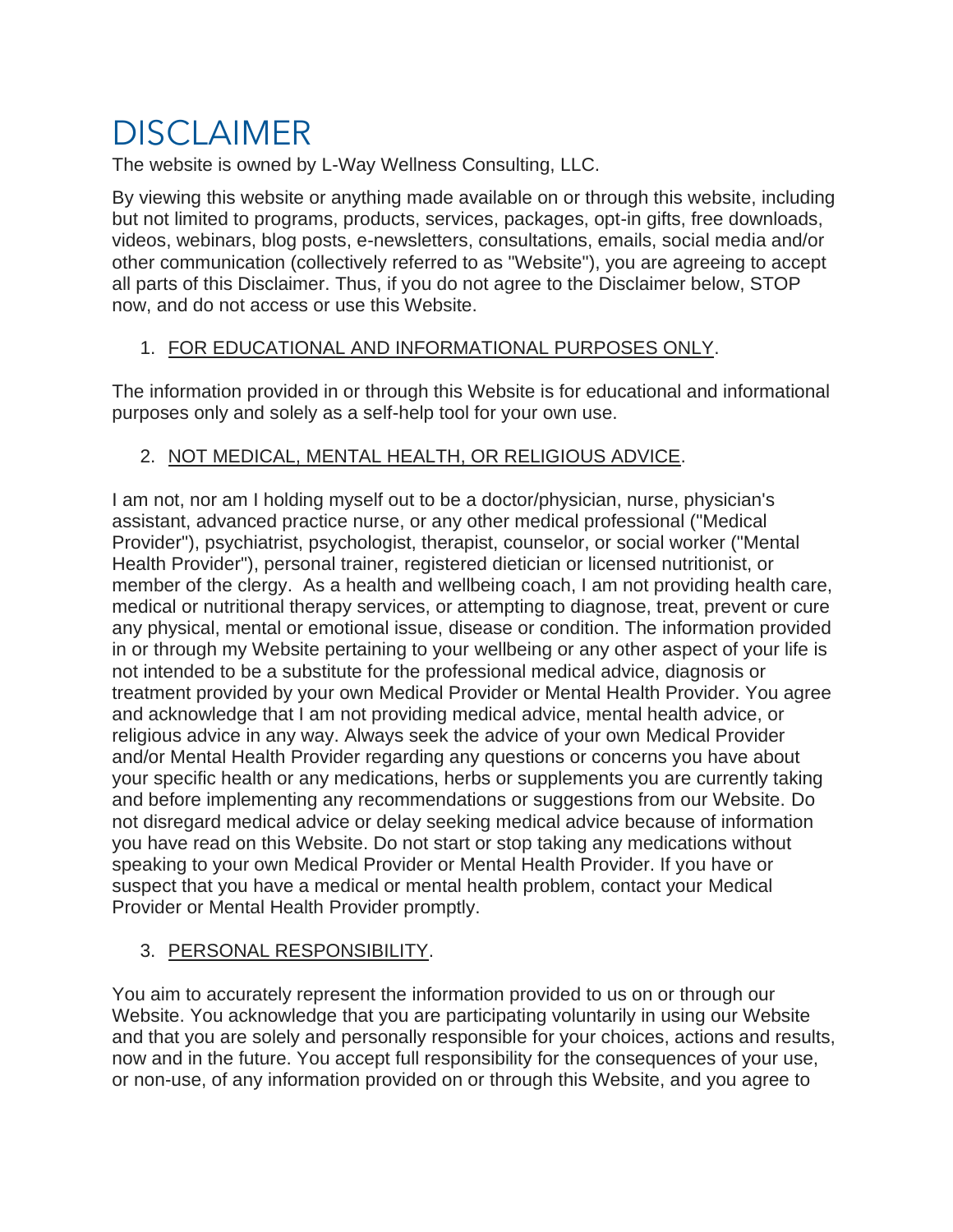use your own judgment and due diligence before implementing any idea, suggestion or recommendation from my Website to your life, family or business.

## 4. NO GUARANTEES.

My role is to support and assist you in reaching your own goals, but your success depends primarily on your own effort, motivation, commitment and follow-through. I cannot predict and I do not guarantee that you will attain a particular result, and you accept and understand that results differ for each individual. Each individual's results depend on his or her unique background, dedication, desire, motivation, actions, and numerous other factors. You fully agree that there are no guarantees as to the specific outcome or results you can expect from using the information you receive on or through this Website.

#### 5. TESTIMONIALS.

I present real world experiences, testimonials, and insights about other people's experiences with my Website for purposes of illustration only. The testimonials used are of actual clients and results they personally achieved, or they are comments from individuals who can speak to my character and/or the quality of my work. They are not intended to represent or guarantee that current or future clients will achieve the same or similar results; rather, these testimonials represent what is possible for illustrative purposes only.

#### 6. ASSUMPTION OF RISK.

As with all situations, there are sometimes unknown individual risks and circumstances that can arise during use of my Website that cannot be foreseen that can influence or reduce results. You understand that any mention of any suggestion or recommendation on or through my Website is to be taken at your own risk, with no liability on my part, recognizing that there is a rare chance that illness, injury or even death could result, and you agree to assume all risks.

#### 7. LIMITATION OF LIABILITY.

By using this Website, you agree to absolve me of any liability or loss that you or any other person may incur from use of the information, products or materials that you request or receive through or on my Website. You agree that I will not be liable to you, or to any other individual, company or entity, for any type of damages, including direct, indirect, special, incidental, equitable or consequential loss or damages, for use of or reliance on my Website. You agree that I do not assume liability for accidents, delays, injuries, harm, loss, damage, death, lost profits, personal or business interruptions, misapplication of information, physical or mental disease or condition or issue, or any other type of loss or damage due to any act or default by me or anyone acting as our agent, consultant, affiliate, joint venture partner, employee, shareholder, director, staff,